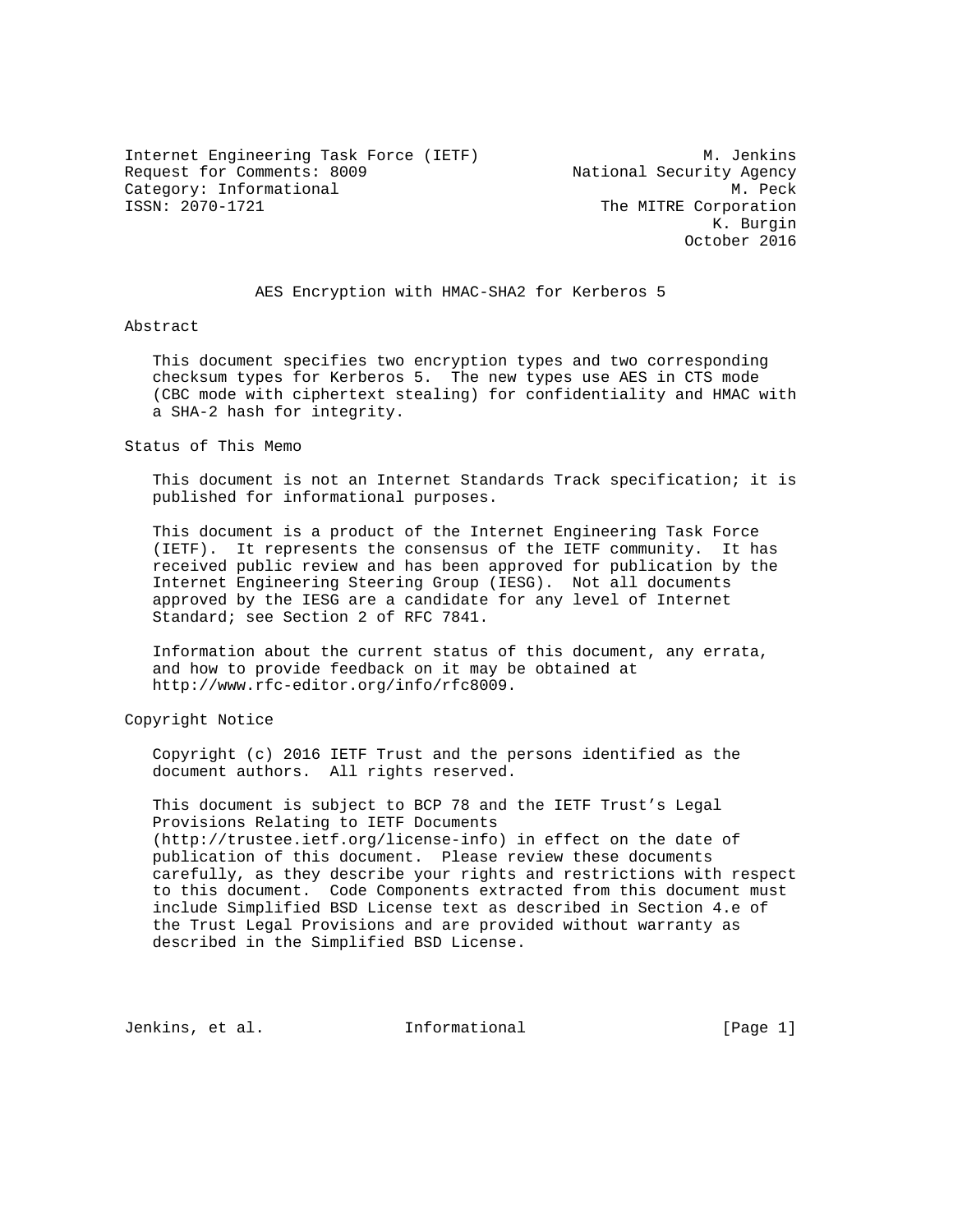Table of Contents

| $2^{\circ}$ | Protocol Key Representation 3            |  |
|-------------|------------------------------------------|--|
| 3.          | Key Derivation Function 3                |  |
| 4.          | Key Generation from Pass Phrases 4       |  |
| 5.          | Kerberos Algorithm Protocol Parameters 5 |  |
| б.          |                                          |  |
| $7$ .       |                                          |  |
| 8.          | Security Considerations 8                |  |
|             | 8.1. Random Values in Salt Strings 9     |  |
|             | 8.2. Algorithm Rationale 9               |  |
| 9.          |                                          |  |
|             | 9.1. Normative References 10             |  |
|             | Informative References 11<br>9.2.        |  |
|             | Appendix A. Test Vectors 12              |  |
|             |                                          |  |
|             |                                          |  |

1. Introduction

 This document defines two encryption types and two corresponding checksum types for Kerberos 5 using AES with 128-bit or 256-bit keys.

 To avoid ciphertext expansion, we use a variation of the CBC-CS3 mode defined in [SP800-38A+], also referred to as ciphertext stealing or CTS mode. The new types conform to the framework specified in [RFC3961], but do not use the simplified profile, as the simplified profile is not compliant with modern cryptographic best practices such as calculating Message Authentication Codes (MACs) over ciphertext rather than plaintext.

 The encryption and checksum types defined in this document are intended to support environments that desire to use SHA-256 or SHA-384 (defined in [FIPS180]) as the hash algorithm. Differences between the encryption and checksum types defined in this document and the pre-existing Kerberos AES encryption and checksum types specified in [RFC3962] are:

- \* The pseudorandom function (PRF) used by PBKDF2 is HMAC-SHA-256 or HMAC-SHA-384. (HMAC is defined in [RFC2104].)
- \* A key derivation function from [SP800-108] using the SHA-256 or SHA-384 hash algorithm is used to produce keys for encryption, integrity protection, and checksum operations.

Jenkins, et al. Informational [Page 2]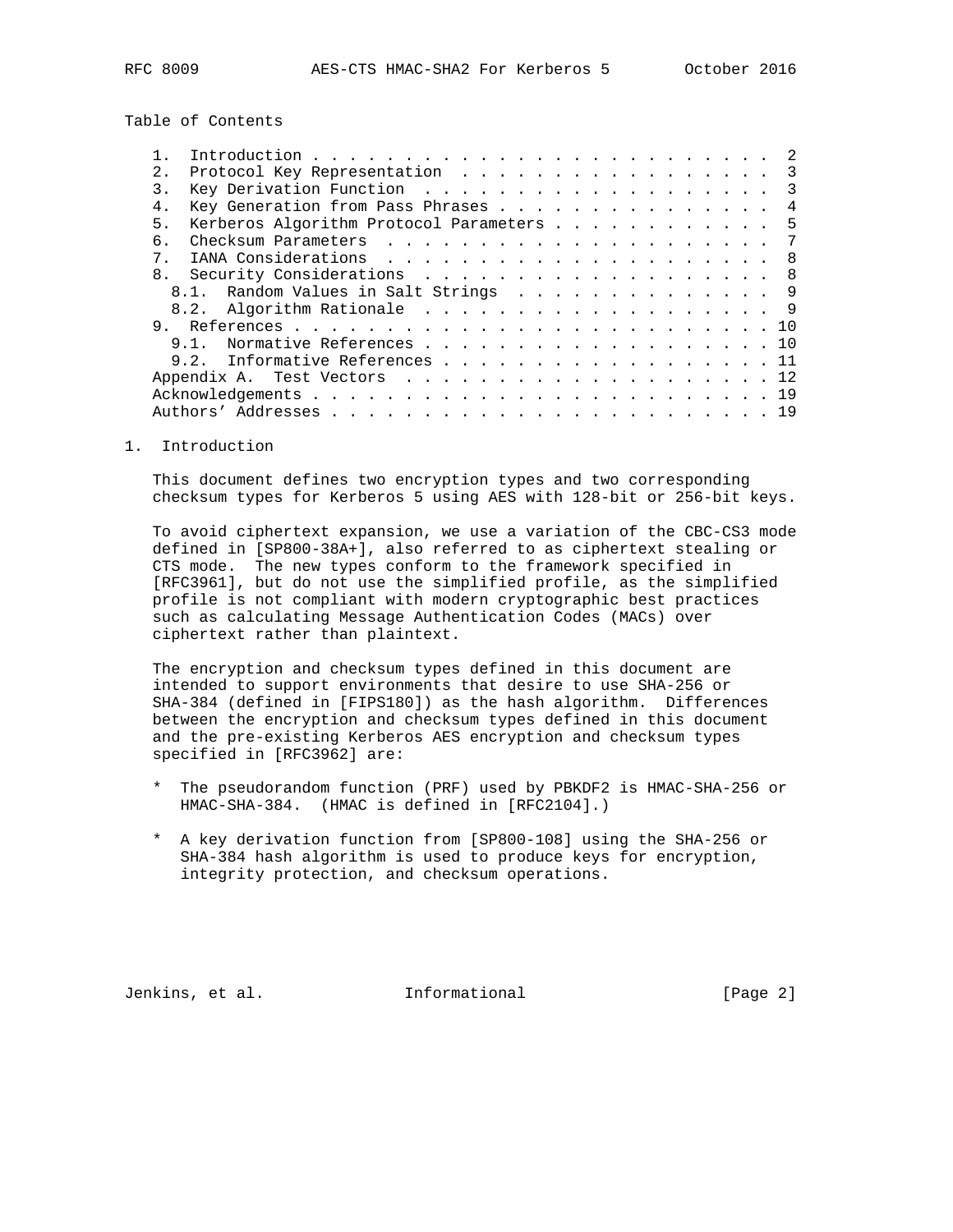- \* The HMAC is calculated over the cipher state concatenated with the AES output, instead of being calculated over the confounder and plaintext. This allows the message receiver to verify the integrity of the message before decrypting the message.
- \* The HMAC algorithm uses the SHA-256 or SHA-384 hash algorithm for integrity protection and checksum operations.
- 2. Protocol Key Representation

 The AES key space is dense, so we can use random or pseudorandom octet strings directly as keys. The byte representation for the key is described in [FIPS197], where the first bit of the bit string is the high bit of the first byte of the byte string (octet string).

3. Key Derivation Function

 We use a key derivation function from Section 5.1 of [SP800-108], which uses the HMAC algorithm as the PRF.

 function KDF-HMAC-SHA2(key, label, [context,] k): k-truncate(K1)

where the value of K1 is computed as below.

 key: The source of entropy from which subsequent keys are derived. (This is known as "Ki" in [SP800-108].)

 label: An octet string describing the intended usage of the derived key.

 context: This parameter is optional. An octet string containing the information related to the derived keying material. This specification does not dictate a specific format for the context field. The context field is only used by the pseudorandom function defined in Section 5, where it is set to the pseudorandom function's octet-string input parameter. The content of the octet-string input parameter is defined by the application that uses it.

 k: Length in bits of the key to be outputted, expressed in big-endian binary representation in 4 bytes. (This is called "L" in [SP800-108].) Specifically, k=128 is represented as 0x00000080, 192 as 0x000000C0, 256 as 0x00000100, and 384 as 0x00000180.

When the encryption type is aes128-cts-hmac-sha256-128, k must be no greater than 256 bits. When the encryption type is aes256-cts-hmac-sha384-192, k must be no greater than 384 bits.

Jenkins, et al. 1nformational 1998 [Page 3]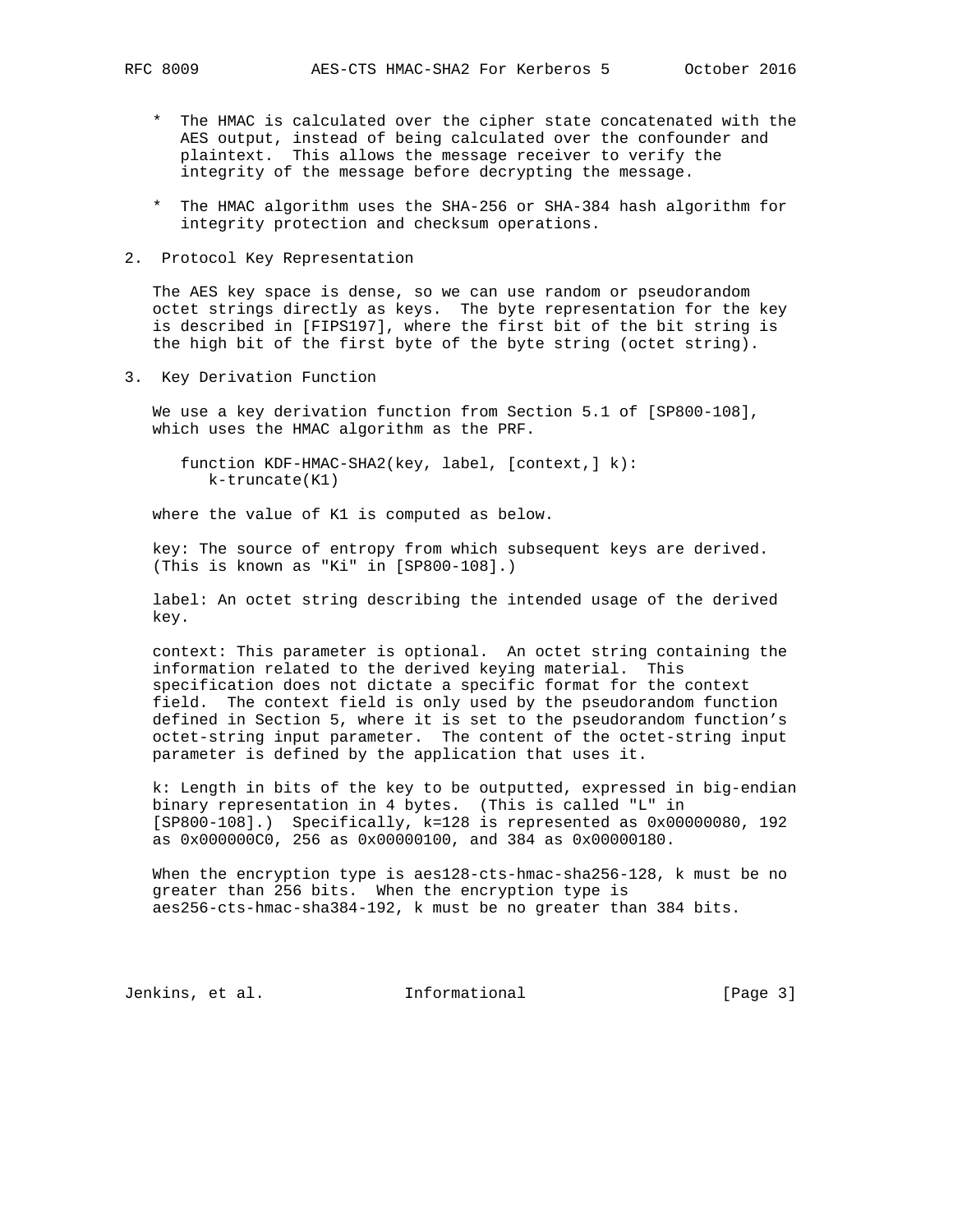The k-truncate function is defined in Section 5.1 of [RFC3961]. It returns the 'k' leftmost bits of the bit-string input.

In all computations in this document, "|" indicates concatenation.

 When the encryption type is aes128-cts-hmac-sha256-128, then K1 is computed as follows:

 If the context parameter is not present:  $K1 = HMAC-SHA-256(key, 0x0000001 | label | 0x00 | k)$ 

If the context parameter is present:

 $K1 = HMAC-SHA-256(key, 0x0000001 | label | 0x00 | context | k)$ 

 When the encryption type is aes256-cts-hmac-sha384-192, then K1 is computed as follows:

 If the context parameter is not present:  $K1 = HMAC-SHA-384(key, 0x00000001 | label | 0x00 | k)$ 

 If the context parameter is present: K1 = HMAC-SHA-384(key, 0x00000001 | label | 0x00 | context | k)

 In the definitions of K1 above, '0x00000001' is the i parameter (the iteration counter) from Section 5.1 of [SP800-108].

4. Key Generation from Pass Phrases

 As defined below, the string-to-key function uses PBKDF2 [RFC2898] and KDF-HMAC-SHA2 to derive the base-key from a passphrase and salt. The string-to-key parameter string is 4 octets indicating an unsigned number in big-endian order, consistent with [RFC3962], except that the default is decimal 32768 if the parameter is not specified.

 To ensure that different long-term base-keys are used with different enctypes, we prepend the enctype name to the salt, separated by a null byte. The enctype-name is "aes128-cts-hmac-sha256-128" or "aes256-cts-hmac-sha384-192" (without the quotes).

Jenkins, et al. 1nformational [Page 4]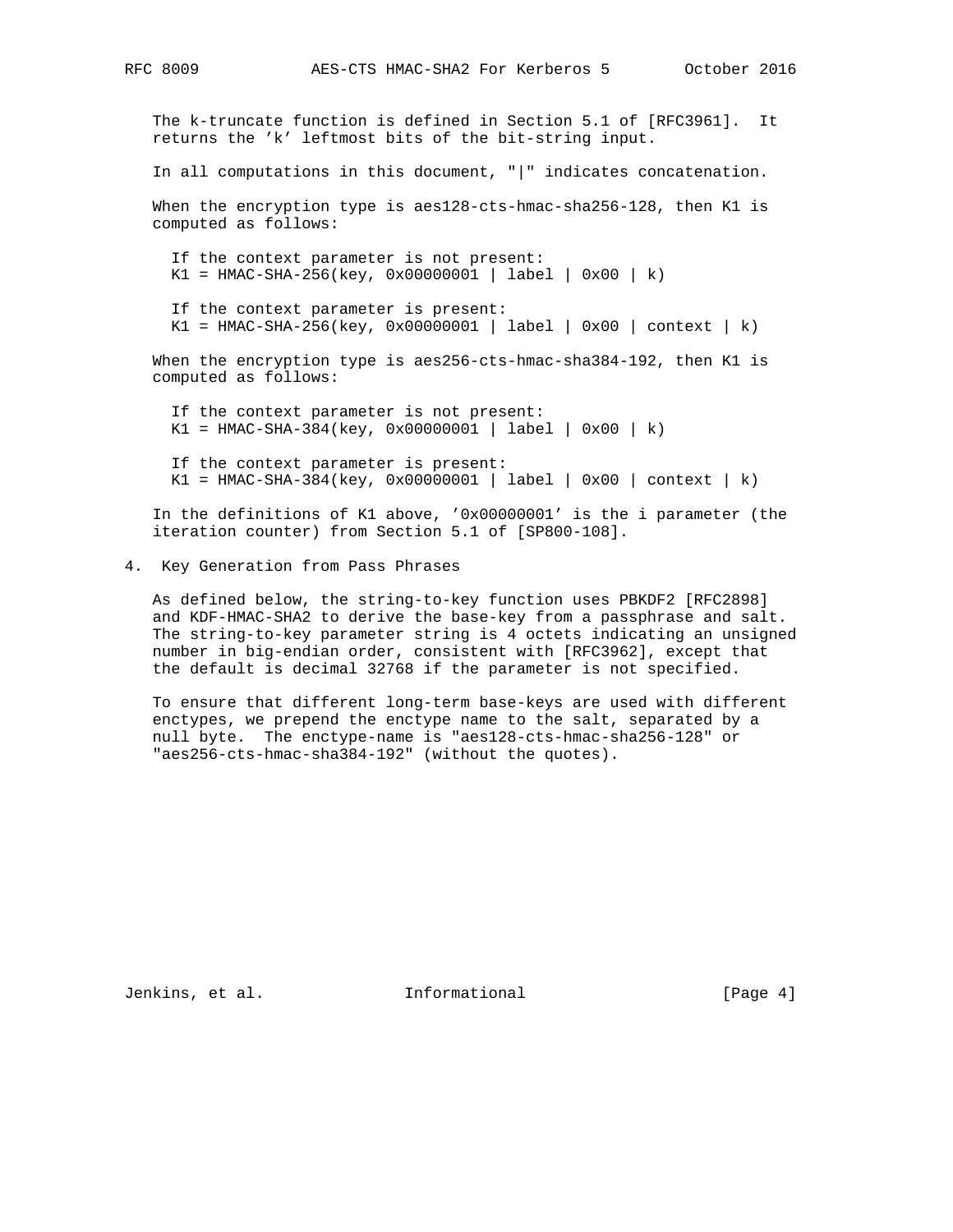The user's long-term base-key is derived as follows:

 iter\_count = string-to-key parameter, default is decimal 32768  $saltp = enctype-name \mid 0x00 \mid salt$  tkey = random-to-key(PBKDF2(passphrase, saltp, iter\_count, keylength)) base-key = random-to-key(KDF-HMAC-SHA2(tkey, "kerberos", keylength))

where "kerberos" is the octet-string 0x6B65726265726F73.

 where PBKDF2 is the function of that name from RFC 2898, the pseudorandom function used by PBKDF2 is HMAC-SHA-256 when the enctype is "aes128-cts-hmac-sha256-128" and HMAC-SHA-384 when the enctype is "aes256-cts-hmac-sha384-192", the value for keylength is the AES key length (128 or 256 bits), and the algorithm KDF-HMAC-SHA2 is defined in Section 3.

### 5. Kerberos Algorithm Protocol Parameters

 The cipher state defined in RFC 3961 that maintains cryptographic state across different encryption operations using the same key is used as the formal initialization vector (IV) input into CBC-CS3. The plaintext is prepended with a 16-octet random value generated by the message originator, known as a confounder.

 The ciphertext is a concatenation of the output of AES in CBC-CS3 mode and the HMAC of the cipher state concatenated with the AES output. The HMAC is computed using either SHA-256 or SHA-384 depending on the encryption type. The output of HMAC-SHA-256 is truncated to 128 bits, and the output of HMAC-SHA-384 is truncated to 192 bits. Sample test vectors are given in Appendix A.

 Decryption is performed by removing the HMAC, verifying the HMAC against the cipher state concatenated with the ciphertext, and then decrypting the ciphertext if the HMAC is correct. Finally, the first 16 octets of the decryption output (the confounder) is discarded, and the remainder is returned as the plaintext decryption output.

 The following parameters apply to the encryption types aes128-cts-hmac-sha256-128 and aes256-cts-hmac-sha384-192.

protocol key format: as defined in Section 2.

specific key structure: three derived keys:  $\{$  Kc, Ke, Ki  $\}$ .

 Kc: the checksum key, inputted into HMAC to provide the checksum mechanism defined in Section 6.

Jenkins, et al. **Informational** [Page 5]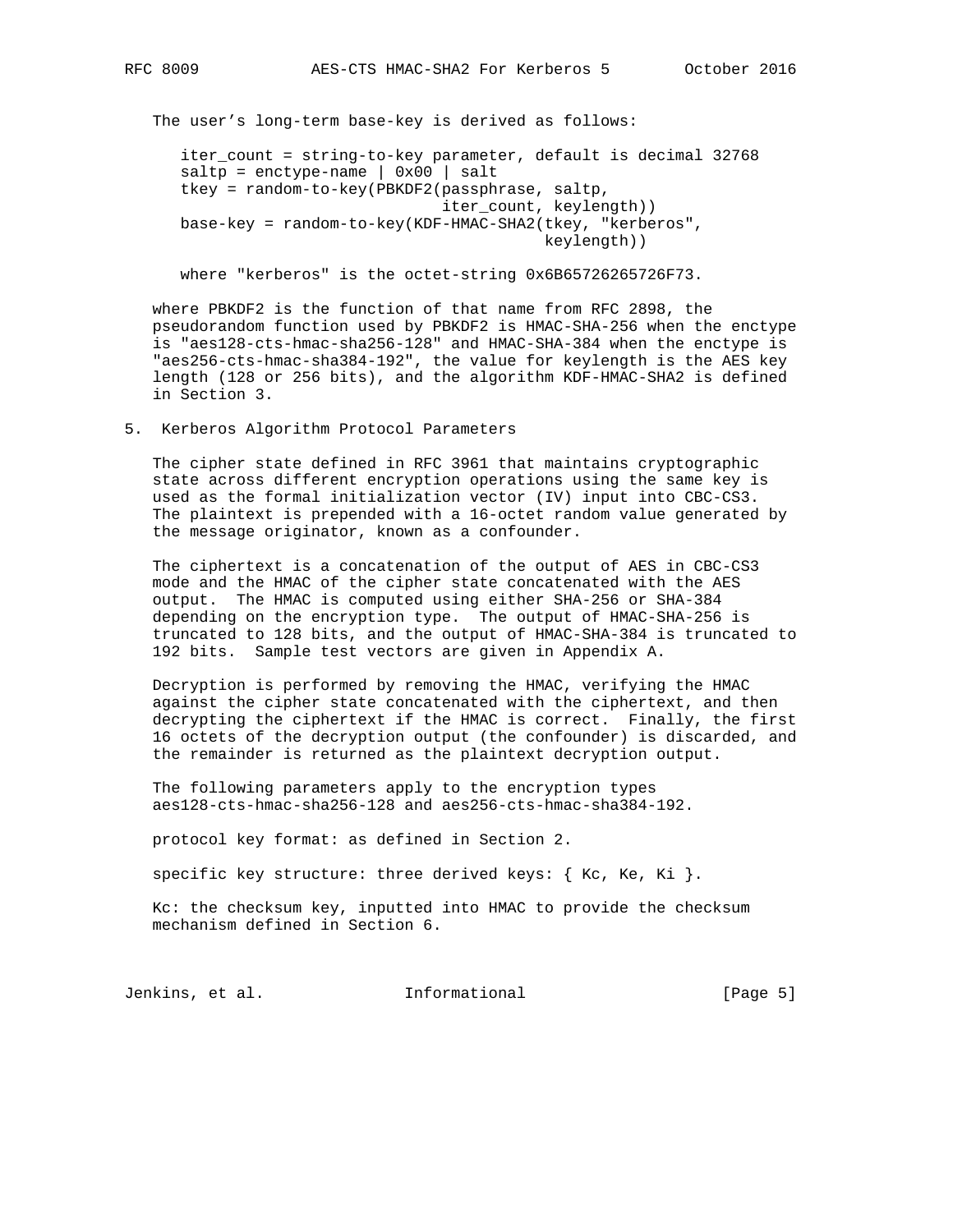Ke: the encryption key, inputted into AES encryption and decryption as defined in "encryption function" and "decryption function" below.

 Ki: the integrity key, inputted into HMAC to provide authenticated encryption as defined in "encryption function" and "decryption function" below.

required checksum mechanism: as defined in Section 6.

key-generation seed length: key size (128 or 256 bits).

string-to-key function: as defined in Section 4.

default string-to-key parameters: iteration count of decimal 32768.

random-to-key function: identity function.

 key-derivation function: KDF-HMAC-SHA2 as defined in Section 3. The key usage number is expressed as 4 octets in big-endian order.

 If the enctype is aes128-cts-hmac-sha256-128:  $KC = KDF-HMAC-SHA2(base-key, usage | 0x99, 128)$  $Ke = KDF-HMAC-SHA2(base-key, usage \mid 0xAA, 128)$  $Ki = KDF-HMAC-SHA2(base-key, usage | 0x55, 128)$ 

 If the enctype is aes256-cts-hmac-sha384-192:  $KC = KDF-HMAC-SHA2(base-key, usage | 0x99, 192)$  $Ke = KDF-HMAC-SHA2(base-key, usage | 0xAA, 256)$  $Ki = KDF-HMAC-SHA2(base-key, usage | 0x55, 192)$ 

 cipher state: a 128-bit CBC initialization vector derived from a previous ciphertext (if any) using the same encryption key, as specified below.

initial cipher state: all bits zero.

 encryption function: as follows, where E() is AES encryption in CBC-CS3 mode, and h is the size of truncated HMAC (128 bits or 192 bits as described above).

 N = random value of length 128 bits (the AES block size) IV = cipher state  $C = E(Ke, N | plaintext, IV)$  $H = HMAC(Ki, IV | C)$ ciphertext =  $C$  | H[1..h]

Jenkins, et al. 1nformational 1999 [Page 6]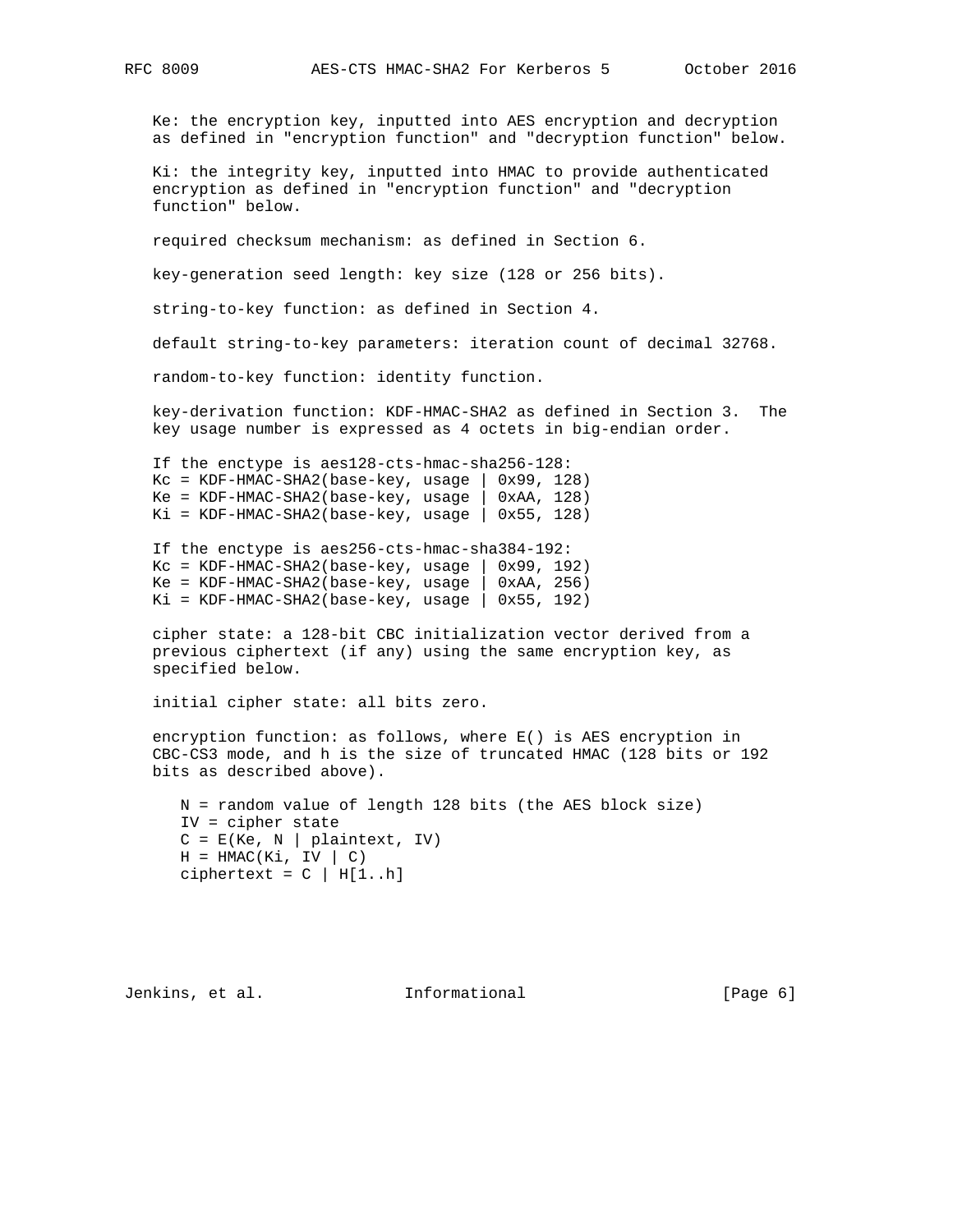Steps to compute the 128-bit cipher state:  $L =$  length of  $C$  in bits portion C into 128-bit blocks, placing any remainder of less than 128 bits into a final block if  $L == 128: cipher state = C$  else if L mod 128 > 0: cipher state = last full (128-bit) block of C (the next-to-last block) else if L mod 128 == 0: cipher state = next-to-last block of C (Note that L will never be less than 128 because of the presence of N in the encryption input.) decryption function: as follows, where D() is AES decryption in CBC-CS3 mode, and h is the size of truncated HMAC.  $(C, H) = ciphertext$  (Note: H is the last h bits of the ciphertext.) IV = cipher state if  $H := HMAC(Ki, IV \mid C)[1..h]$  stop, report error  $(N, P) = D(Ke, C, IV)$  (Note: N is set to the first block of the decryption output; P is set to the rest of the output.) cipher state = same as described above in encryption function pseudorandom function: If the enctype is aes128-cts-hmac-sha256-128: PRF = KDF-HMAC-SHA2(input-key, "prf", octet-string, 256) If the enctype is aes256-cts-hmac-sha384-192: PRF = KDF-HMAC-SHA2(input-key, "prf", octet-string, 384) where "prf" is the octet-string 0x707266 6. Checksum Parameters The following parameters apply to the checksum types hmac-sha256-128-aes128 and hmac-sha384-192-aes256, which are the associated checksums for aes128-cts-hmac-sha256-128 and aes256-cts-hmac-sha384-192, respectively. associated cryptosystem: aes128-cts-hmac-sha256-128 or aes256-cts-hmac-sha384-192 as appropriate.

Jenkins, et al. **Informational** [Page 7]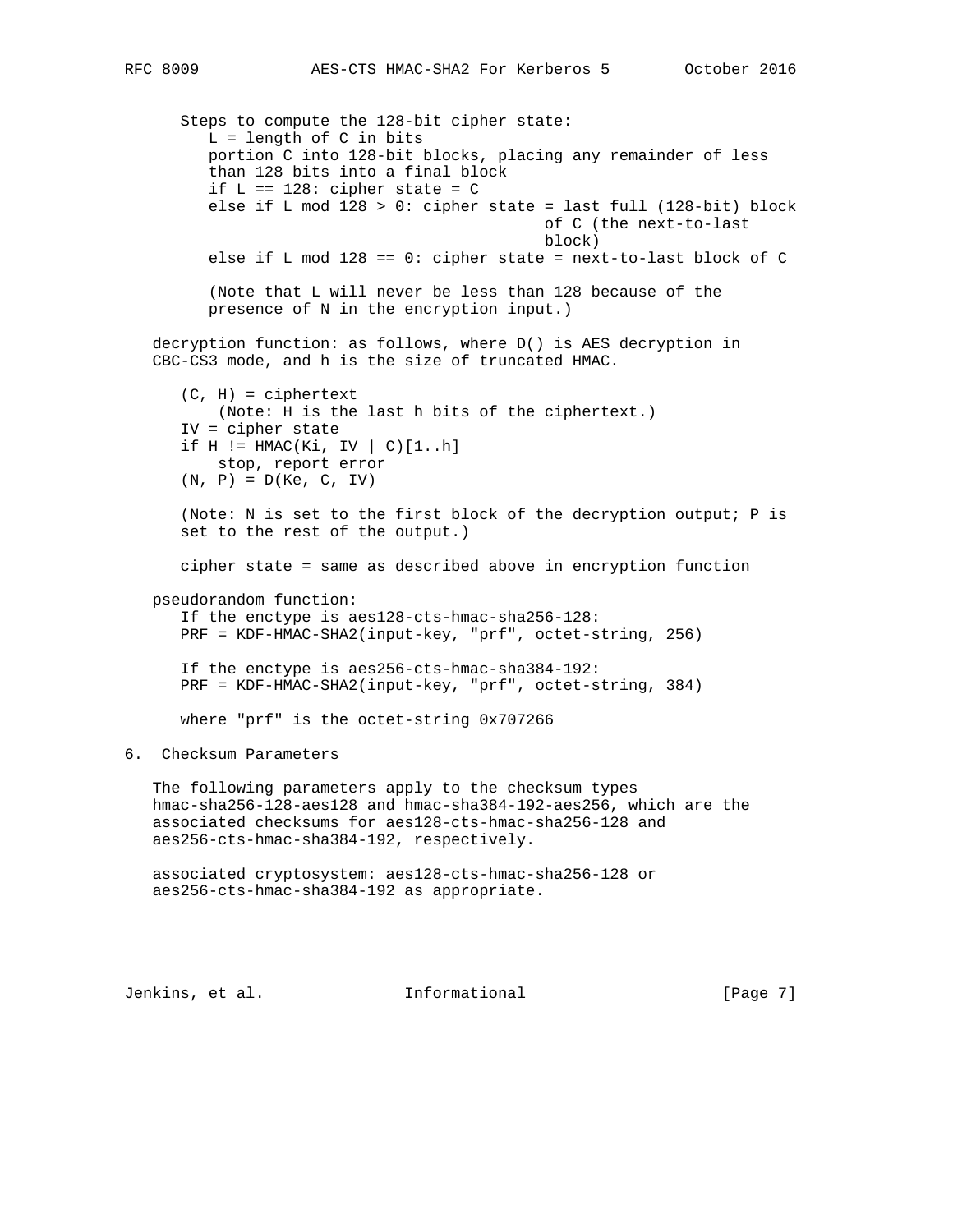get\_mic: HMAC(Kc, message)[1..h]. where h is 128 bits for checksum type hmac-sha256-128-aes128 and 192 bits for checksum type hmac-sha384-192-aes256

verify\_mic: get\_mic and compare.

7. IANA Considerations

 IANA has assigned encryption type numbers as follows in the "Kerberos Encryption Type Numbers" registry.

| etype | encryption type              | Reference |
|-------|------------------------------|-----------|
|       |                              |           |
| 1 Q   | aes128-cts-hmac-sha256-128   | RFC 8009  |
| 20    | $aes256-cts-hmac-sha384-192$ | RFC 8009  |

 IANA has assigned checksum type numbers as follows in the "Kerberos Checksum Type Numbers" registry.

| sumtype<br>value | Checksum type                  | size | checksum Reference |
|------------------|--------------------------------|------|--------------------|
|                  |                                |      |                    |
| 1 Q              | $hmac = sha256 - 128 - aes128$ | 16   | RFC 8009           |
| 2.0              | $hmac - sha384-192 -aes256$    | 2.4  | RFC 8009           |

8. Security Considerations

 This specification requires implementations to generate random values. The use of inadequate pseudorandom number generators (PRNGs) can result in little or no security. The generation of quality random numbers is difficult. [RFC4086] offers guidance on random number generation.

 This document specifies a mechanism for generating keys from passphrases or passwords. The use of PBKDF2, a salt, and a large iteration count adds some resistance to offline dictionary attacks by passive eavesdroppers. Salting prevents "rainbow table" attacks, while large iteration counts slow password-guess attempts. Nonetheless, computing power continues to rapidly improve, including the potential for use of graphics processing units (GPUs) in password-guess attempts. It is important to choose strong passphrases. Use of Kerberos extensions that protect against offline dictionary attacks should also be considered, as should the use of public key cryptography for initial Kerberos authentication [RFC4556] to eliminate the use of passwords or passphrases within the Kerberos protocol.

Jenkins, et al. Informational [Page 8]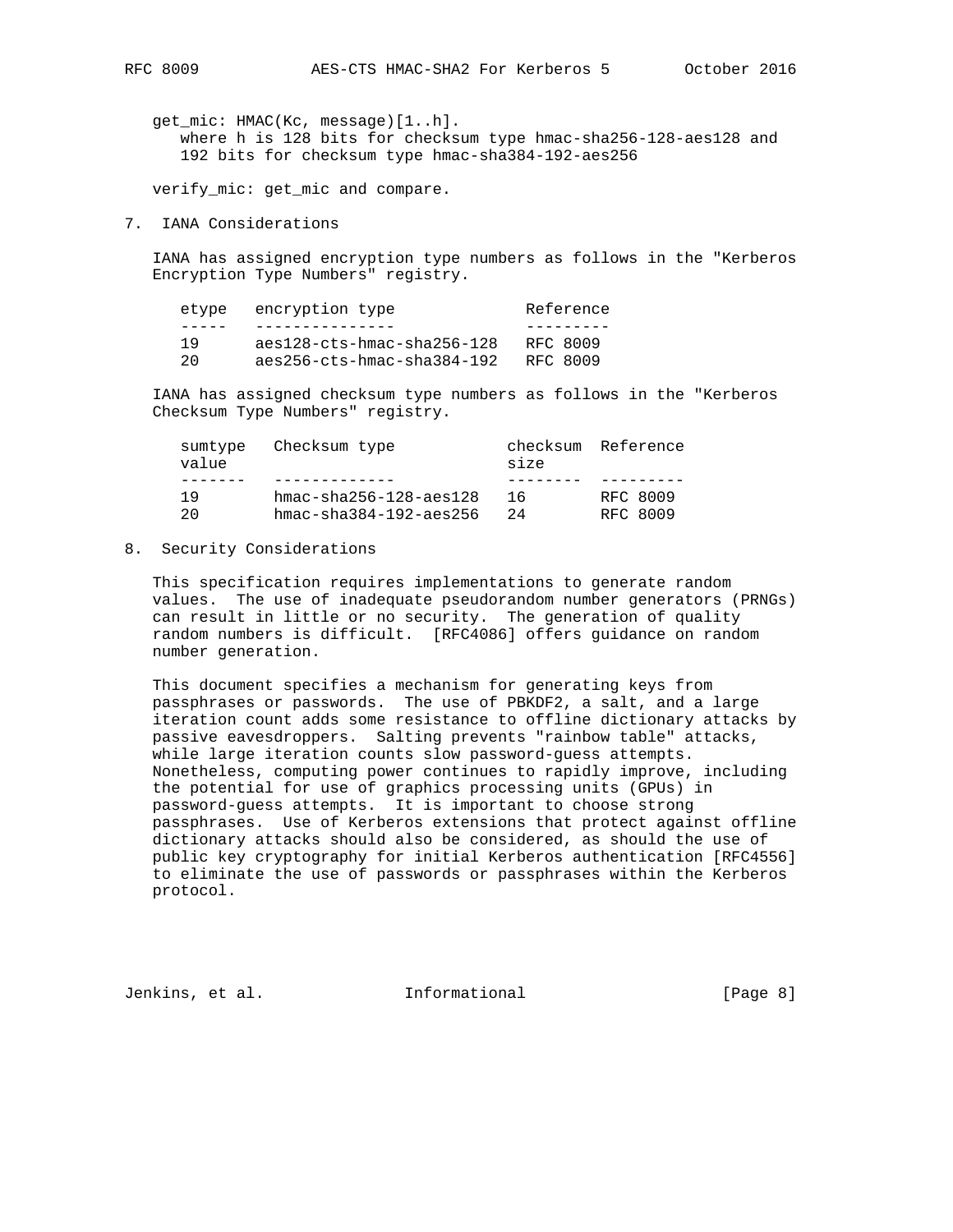The NIST guidance in Section 5.3 of [SP800-38A], requiring that CBC initialization vectors be unpredictable, is satisfied by the use of a random confounder as the first block of plaintext. The confounder fills the cryptographic role typically played by an initialization vector. This approach was chosen to align with other Kerberos cryptosystem approaches.

### 8.1. Random Values in Salt Strings

 The NIST guidance in Section 5.1 of [SP800-132] requires at least 128 bits of the salt to be randomly generated. The string-to-key function as defined in [RFC3961] requires the salt to be valid UTF-8 strings [RFC3629]. Not every 128-bit random string will be valid UTF-8, so a UTF-8-compatible encoding would be needed to encapsulate the random bits. However, using a salt containing a random portion may have the following issues with some implementations:

- \* Keys for cross-realm krbtgt services [RFC4120] are typically managed by entering the same password at two Key Distribution Centers (KDCs) to get the same keys. If each KDC uses a random salt, they won't have the same keys.
- \* Random salts may interfere with checking of password history.
- 8.2. Algorithm Rationale

 This document has been written to be consistent with common implementations of AES and SHA-2. The encryption and hash algorithm sizes have been chosen to create a consistent level of protection, with consideration to implementation efficiencies. So, for instance, SHA-384, which would normally be matched to AES-192, is instead matched to AES-256 to leverage the fact that there are efficient hardware implementations of AES-256. Note that, as indicated by the enc-type name "aes256-cts-hmac-sha384-192", the truncation of the HMAC-SHA-384 output to 192 bits results in an overall 192-bit level of security.

Jenkins, et al. 1nformational 1999 [Page 9]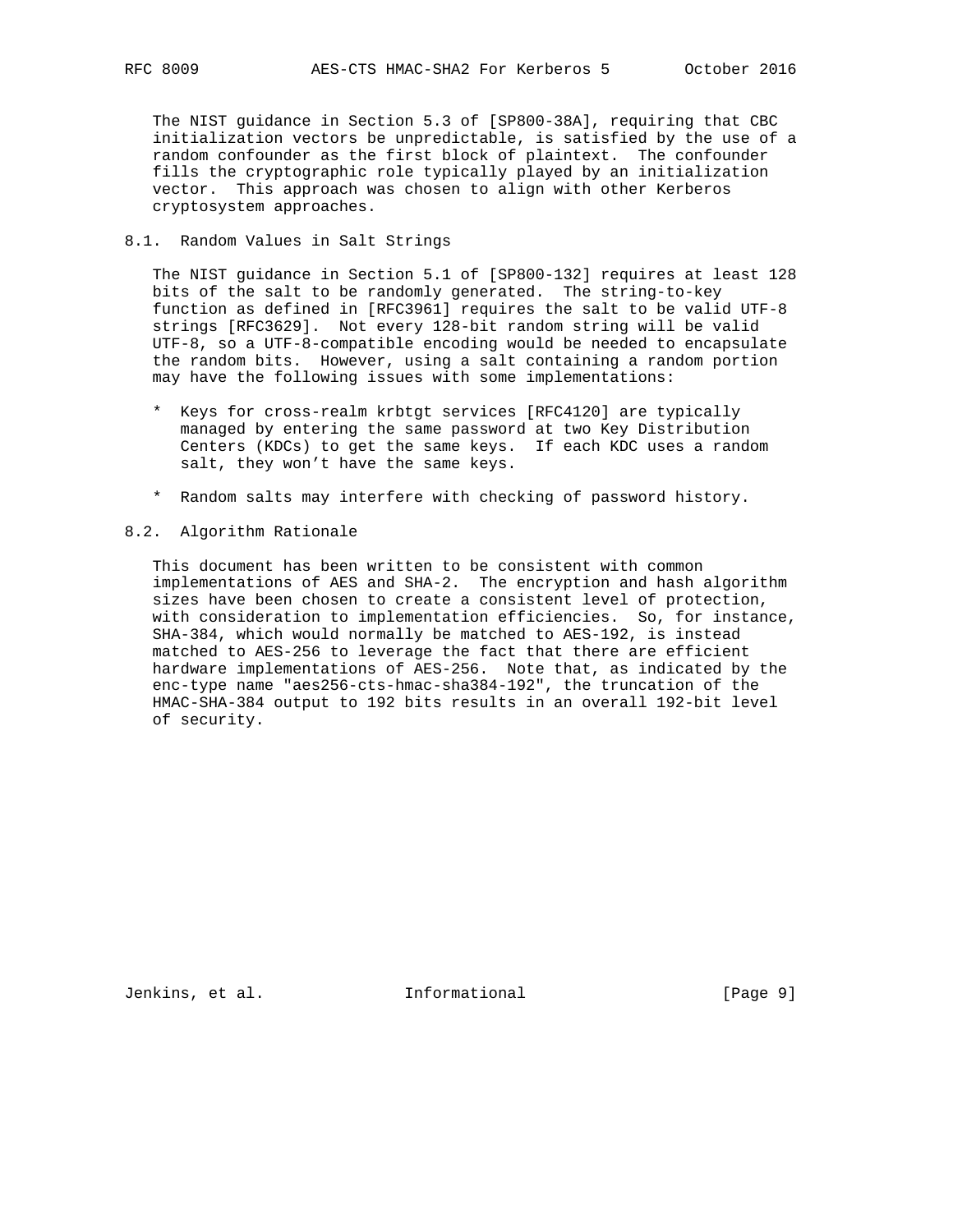## 9. References

- 9.1. Normative References
	- [FIPS180] National Institute of Standards and Technology, "Secure Hash Standard", FIPS PUB 180-4, DOI 10.6028/NIST.FIPS.180-4, August 2015.
	- [FIPS197] National Institute of Standards and Technology, "Advanced Encryption Standard (AES)", FIPS PUB 197, November 2001.
	- [RFC2104] Krawczyk, H., Bellare, M., and R. Canetti, "HMAC: Keyed- Hashing for Message Authentication", RFC 2104, DOI 10.17487/RFC2104, February 1997, <http://www.rfc-editor.org/info/rfc2104>.
	- [RFC2898] Kaliski, B., "PKCS #5: Password-Based Cryptography Specification Version 2.0", RFC 2898, DOI 10.17487/RFC2898, September 2000, <http://www.rfc-editor.org/info/rfc2898>.
	- [RFC3629] Yergeau, F., "UTF-8, a transformation format of ISO 10646", STD 63, RFC 3629, DOI 10.17487/RFC3629, November 2003, <http://www.rfc-editor.org/info/rfc3629>.
	- [RFC3961] Raeburn, K., "Encryption and Checksum Specifications for Kerberos 5", RFC 3961, DOI 10.17487/RFC3961, February 2005, <http://www.rfc-editor.org/info/rfc3961>.
	- [RFC3962] Raeburn, K., "Advanced Encryption Standard (AES) Encryption for Kerberos 5", RFC 3962, DOI 10.17487/RFC3962, February 2005, <http://www.rfc-editor.org/info/rfc3962>.
	- [SP800-38A+] National Institute of Standards and Technology, "Recommendation for Block Cipher Modes of Operation: Three Variants of Ciphertext Stealing for CBC Mode", NIST Special Publication 800-38A Addendum, October 2010.
	- [SP800-108] National Institute of Standards and Technology, "Recommendation for Key Derivation Using Pseudorandom Functions", NIST Special Publication 800-108, October 2009.

Jenkins, et al. Informational [Page 10]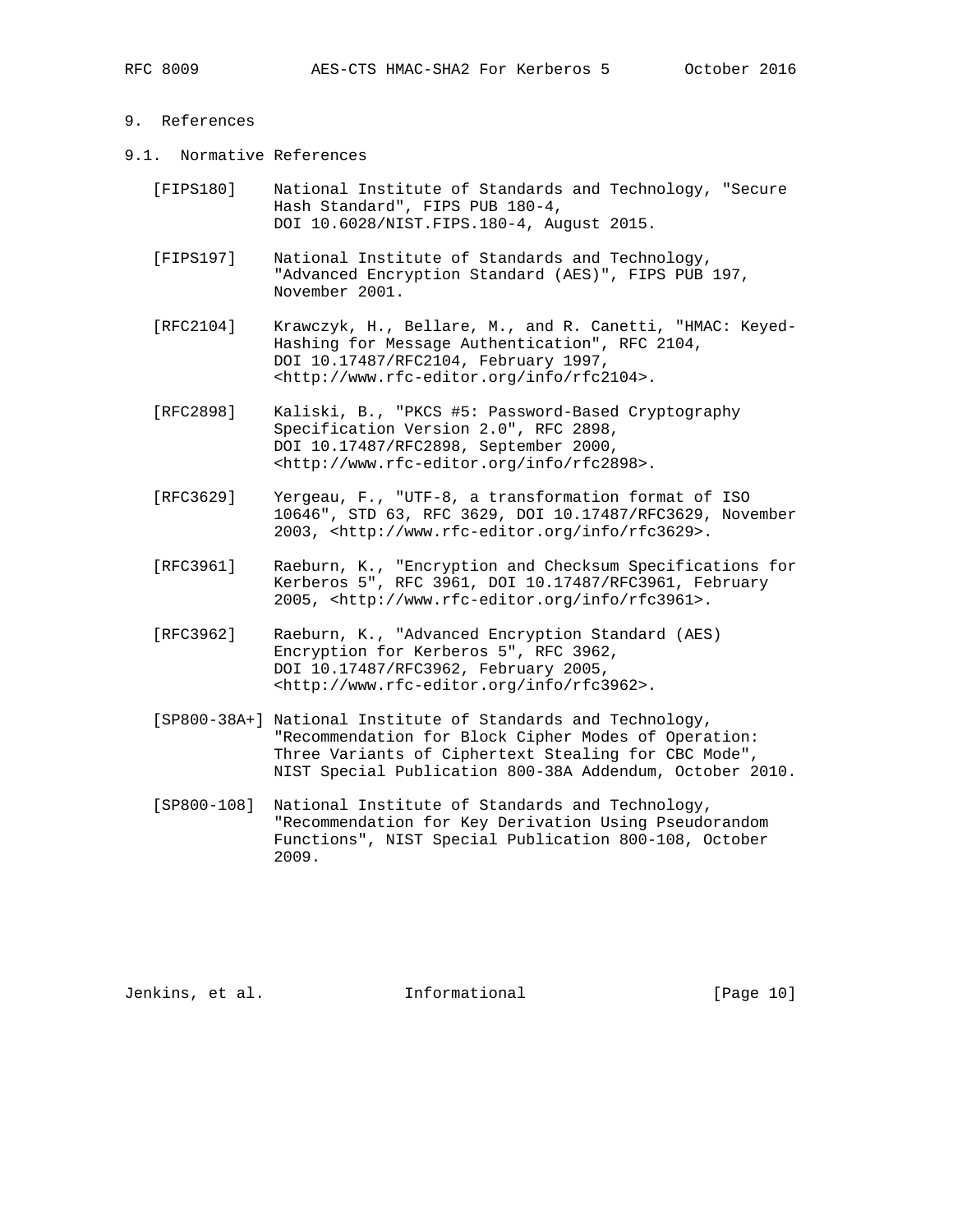# 9.2. Informative References

- [RFC4086] Eastlake 3rd, D., Schiller, J., and S. Crocker, "Randomness Requirements for Security", BCP 106, RFC 4086, DOI 10.17487/RFC4086, June 2005, <http://www.rfc-editor.org/info/rfc4086>.
- [RFC4120] Neuman, C., Yu, T., Hartman, S., and K. Raeburn, "The Kerberos Network Authentication Service (V5)", RFC 4120, DOI 10.17487/RFC4120, July 2005, <http://www.rfc-editor.org/info/rfc4120>.
- [RFC4556] Zhu, L. and B. Tung, "Public Key Cryptography for Initial Authentication in Kerberos (PKINIT)", RFC 4556, DOI 10.17487/RFC4556, June 2006, <http://www.rfc-editor.org/info/rfc4556>.
- [SP800-38A] National Institute of Standards and Technology, "Recommendation for Block Cipher Modes of Operation: Methods and Techniques", NIST Special Publication 800-38A, December 2001.
- [SP800-132] National Institute of Standards and Technology, "Recommendation for Password-Based Key Derivation, Part 1: Storage Applications", NIST Special Publication 800-132, June 2010.

Jenkins, et al. 10. Informational [Page 11]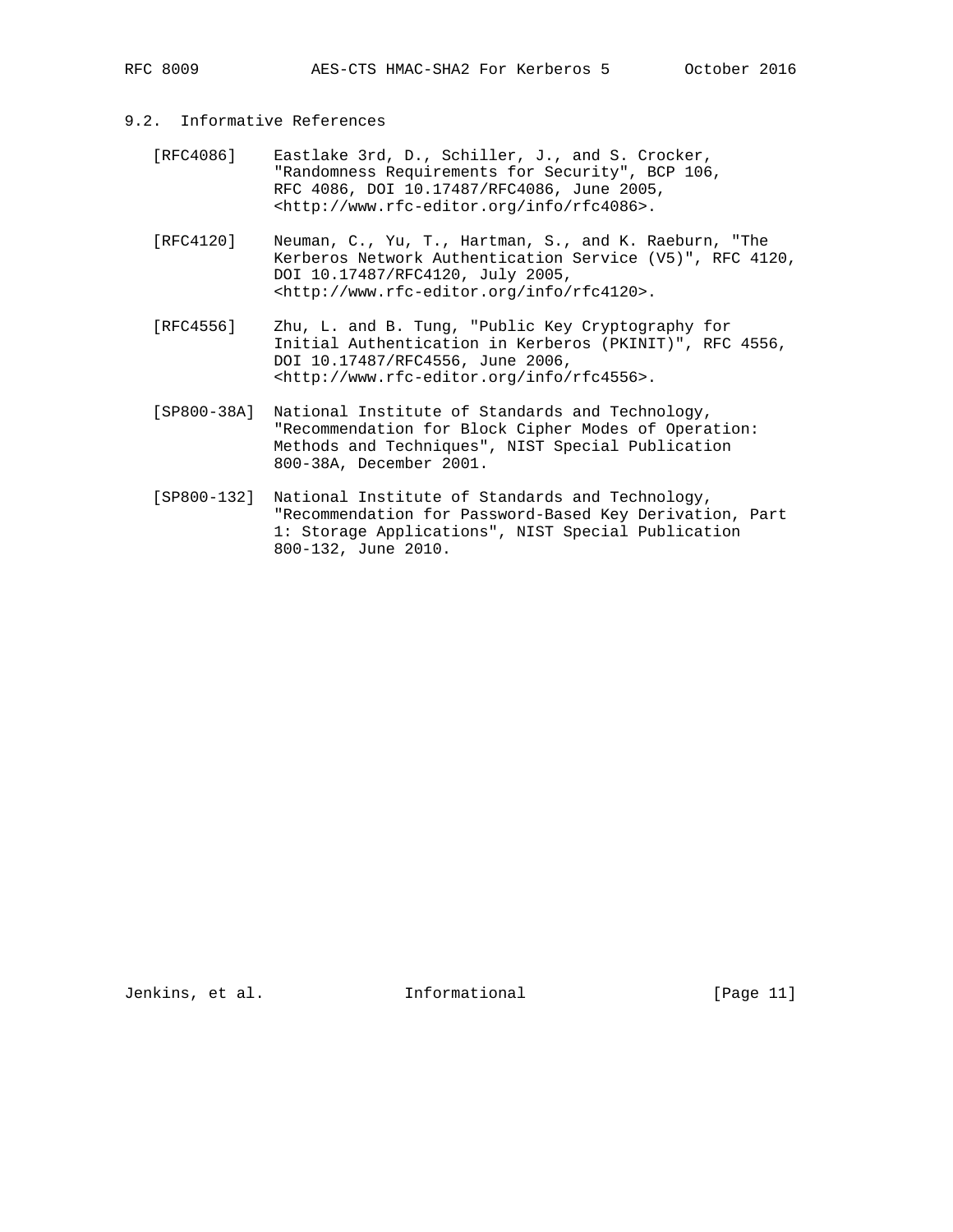Appendix A. Test Vectors Sample results for string-to-key conversion: -------------------------------------------- Iteration count = 32768 Pass phrase = "password" Saltp for creating 128-bit base-key: 61 65 73 31 32 38 2D 63 74 73 2D 68 6D 61 63 2D 73 68 61 32 35 36 2D 31 32 38 00 10 DF 9D D7 83 E5 BC 8A CE A1 73 0E 74 35 5F 61 41 54 48 45 4E 41 2E 4D 49 54 2E 45 44 55 72 61 65 62 75 72 6E (The saltp is "aes128-cts-hmac-sha256-128" | 0x00 | random 16-byte valid UTF-8 sequence | "ATHENA.MIT.EDUraeburn") 128-bit base-key: 08 9B CA 48 B1 05 EA 6E A7 7C A5 D2 F3 9D C5 E7 Saltp for creating 256-bit base-key: 61 65 73 32 35 36 2D 63 74 73 2D 68 6D 61 63 2D 73 68 61 33 38 34 2D 31 39 32 00 10 DF 9D D7 83 E5 BC 8A CE A1 73 0E 74 35 5F 61 41 54 48 45 4E 41 2E 4D 49 54 2E 45 44 55 72 61 65 62 75 72 6E (The saltp is "aes256-cts-hmac-sha384-192" | 0x00 | random 16-byte valid UTF-8 sequence | "ATHENA.MIT.EDUraeburn") 256-bit base-key: 45 BD 80 6D BF 6A 83 3A 9C FF C1 C9 45 89 A2 22 36 7A 79 BC 21 C4 13 71 89 06 E9 F5 78 A7 84 67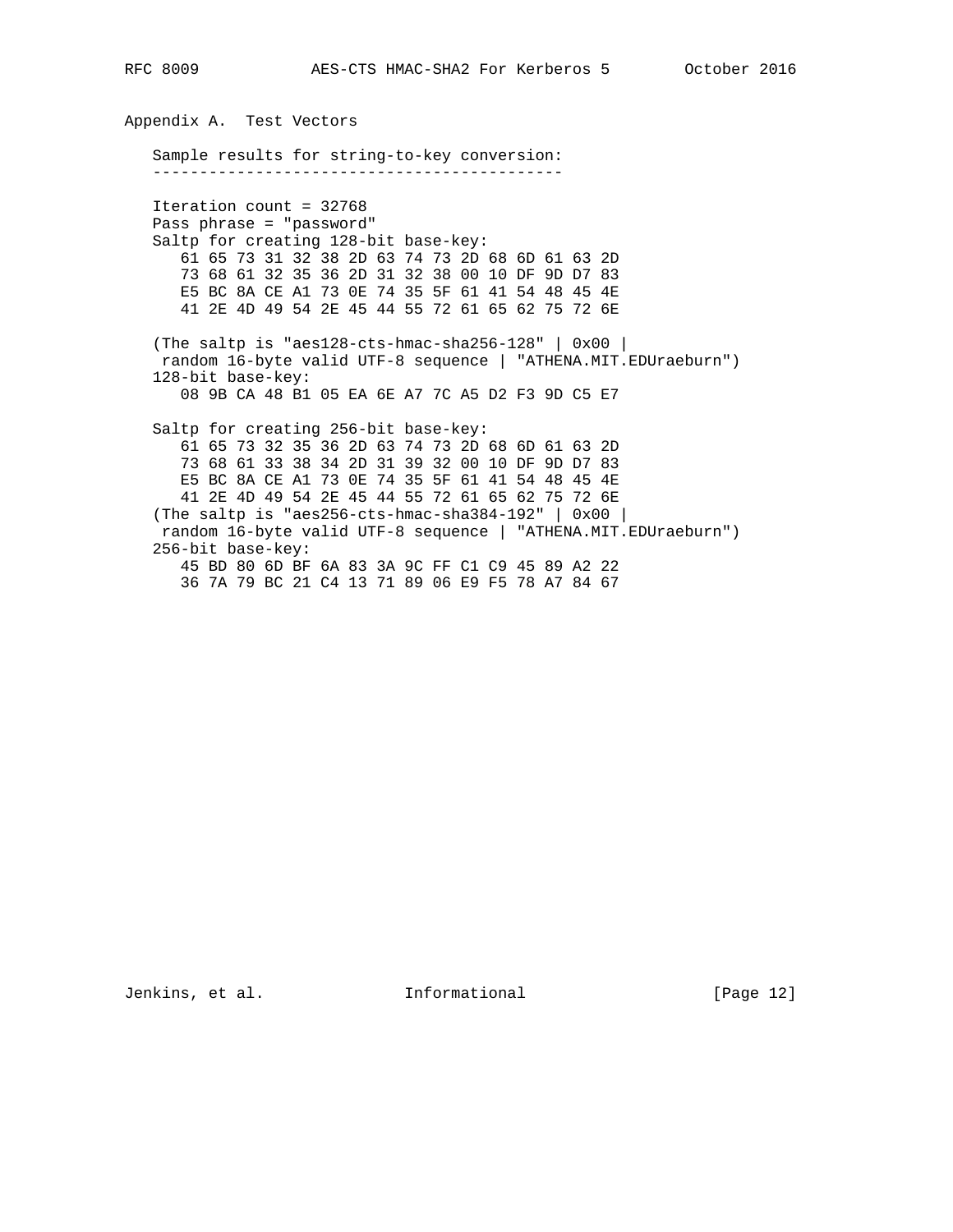--------------------------------- enctype aes128-cts-hmac-sha256-128: 128-bit base-key: 37 05 D9 60 80 C1 77 28 A0 E8 00 EA B6 E0 D2 3C Kc value for key usage 2 (label = 0x0000000299): B3 1A 01 8A 48 F5 47 76 F4 03 E9 A3 96 32 5D C3 Ke value for key usage  $2$  (label =  $0x00000002AA$ ): 9B 19 7D D1 E8 C5 60 9D 6E 67 C3 E3 7C 62 C7 2E Ki value for key usage  $2$  (label =  $0 \times 00000000255$ ): 9F DA 0E 56 AB 2D 85 E1 56 9A 68 86 96 C2 6A 6C enctype aes256-cts-hmac-sha384-192: 256-bit base-key: 6D 40 4D 37 FA F7 9F 9D F0 D3 35 68 D3 20 66 98 00 EB 48 36 47 2E A8 A0 26 D1 6B 71 82 46 0C 52 Kc value for key usage  $2$  (label =  $0 \times 00000000299$ ): EF 57 18 BE 86 CC 84 96 3D 8B BB 50 31 E9 F5 C4 BA 41 F2 8F AF 69 E7 3D Ke value for key usage  $2$  (label =  $0x00000002AA$ ): 56 AB 22 BE E6 3D 82 D7 BC 52 27 F6 77 3F 8E A7 A5 EB 1C 82 51 60 C3 83 12 98 0C 44 2E 5C 7E 49 Ki value for key usage  $2$  (label =  $0 \times 00000000255$ ): 69 B1 65 14 E3 CD 8E 56 B8 20 10 D5 C7 30 12 B6 22 C4 D0 0F FC 23 ED 1F

Sample results for key derivation:

Jenkins, et al. 1nformational [Page 13]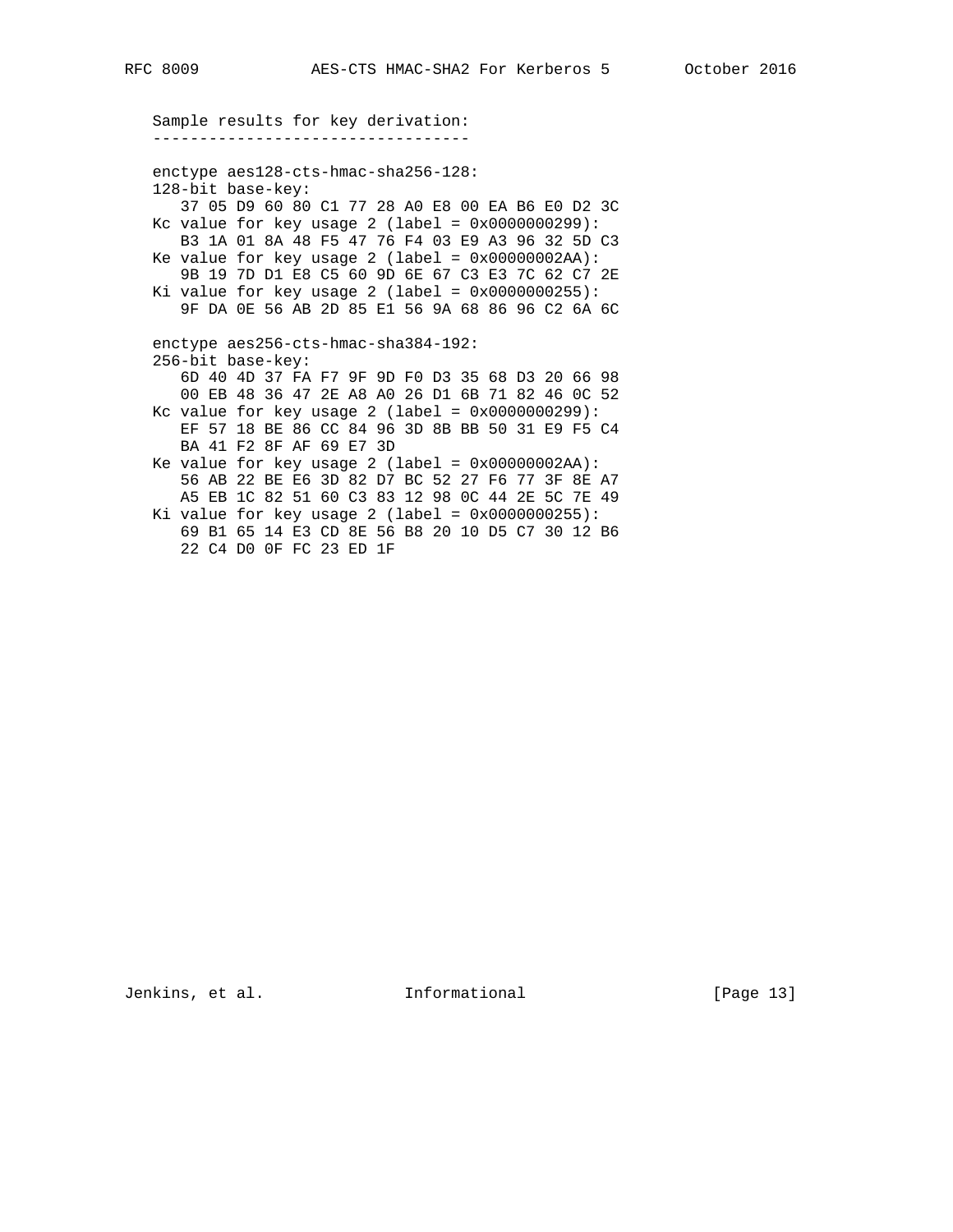Sample encryptions (all using the default cipher state): -------------------------------------------------------- These sample encryptions use the above sample key derivation results, including use of the same base-key and key usage values. The following test vectors are for enctype aes128-cts-hmac-sha256-128: Plaintext: (empty) Confounder: 7E 58 95 EA F2 67 24 35 BA D8 17 F5 45 A3 71 48 128-bit AES key (Ke): 9B 19 7D D1 E8 C5 60 9D 6E 67 C3 E3 7C 62 C7 2E 128-bit HMAC key (Ki): 9F DA 0E 56 AB 2D 85 E1 56 9A 68 86 96 C2 6A 6C AES Output: EF 85 FB 89 0B B8 47 2F 4D AB 20 39 4D CA 78 1D Truncated HMAC Output: AD 87 7E DA 39 D5 0C 87 0C 0D 5A 0A 8E 48 C7 18 Ciphertext (AES Output | HMAC Output): EF 85 FB 89 0B B8 47 2F 4D AB 20 39 4D CA 78 1D AD 87 7E DA 39 D5 0C 87 0C 0D 5A 0A 8E 48 C7 18 Plaintext: (length less than block size) 00 01 02 03 04 05 Confounder: 7B CA 28 5E 2F D4 13 0F B5 5B 1A 5C 83 BC 5B 24 128-bit AES key (Ke): 9B 19 7D D1 E8 C5 60 9D 6E 67 C3 E3 7C 62 C7 2E 128-bit HMAC key (Ki): 9F DA 0E 56 AB 2D 85 E1 56 9A 68 86 96 C2 6A 6C AES Output: 84 D7 F3 07 54 ED 98 7B AB 0B F3 50 6B EB 09 CF B5 54 02 CE F7 E6 Truncated HMAC Output: 87 7C E9 9E 24 7E 52 D1 6E D4 42 1D FD F8 97 6C Ciphertext: 84 D7 F3 07 54 ED 98 7B AB 0B F3 50 6B EB 09 CF B5 54 02 CE F7 E6 87 7C E9 9E 24 7E 52 D1 6E D4 42 1D FD F8 97 6C

Jenkins, et al. 10. Informational [Page 14]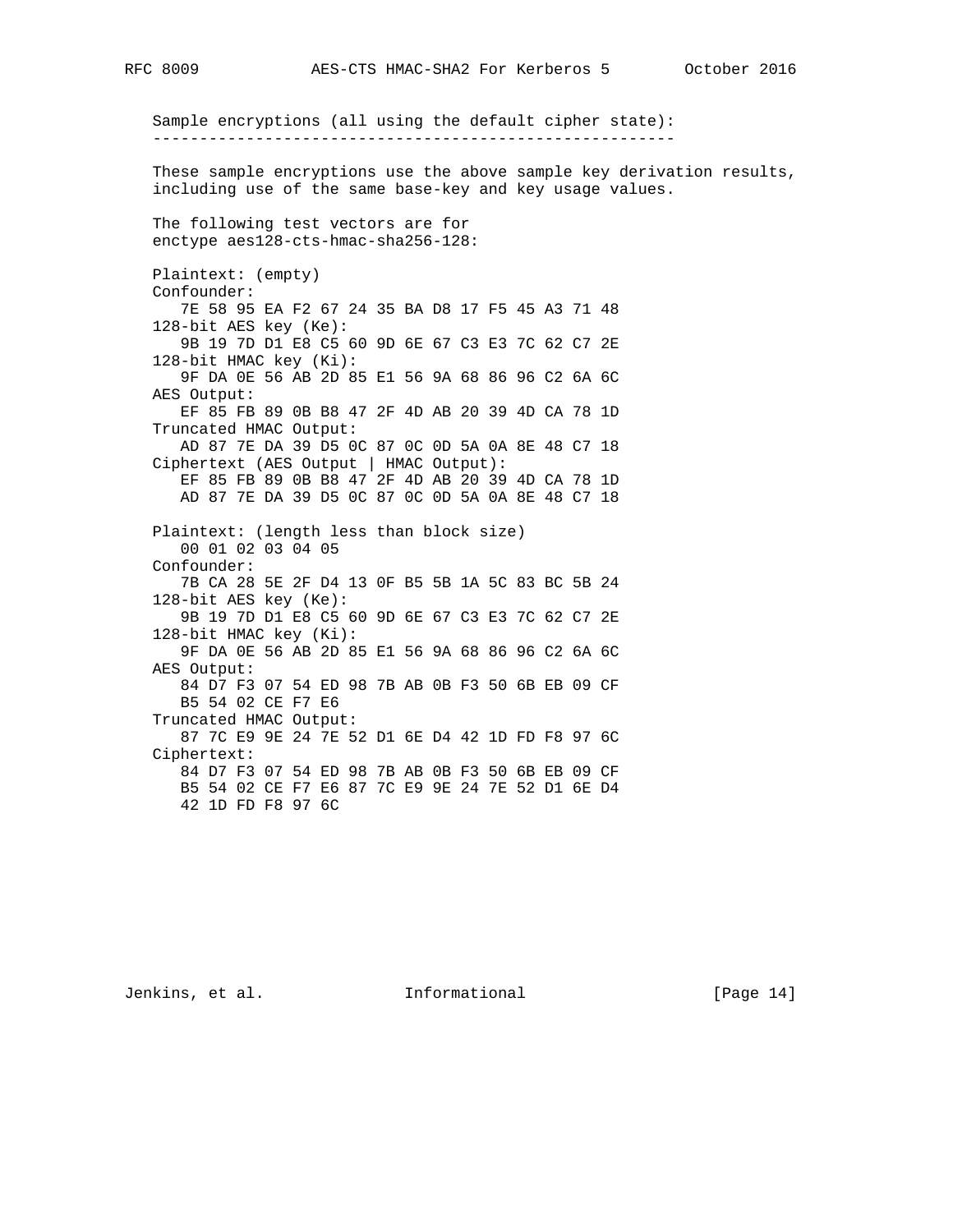Plaintext: (length equals block size) 00 01 02 03 04 05 06 07 08 09 0A 0B 0C 0D 0E 0F Confounder: 56 AB 21 71 3F F6 2C 0A 14 57 20 0F 6F A9 94 8F 128-bit AES key (Ke): 9B 19 7D D1 E8 C5 60 9D 6E 67 C3 E3 7C 62 C7 2E 128-bit HMAC key (Ki): 9F DA 0E 56 AB 2D 85 E1 56 9A 68 86 96 C2 6A 6C AES Output: 35 17 D6 40 F5 0D DC 8A D3 62 87 22 B3 56 9D 2A E0 74 93 FA 82 63 25 40 80 EA 65 C1 00 8E 8F C2 Truncated HMAC Output: 95 FB 48 52 E7 D8 3E 1E 7C 48 C3 7E EB E6 B0 D3 Ciphertext: 35 17 D6 40 F5 0D DC 8A D3 62 87 22 B3 56 9D 2A E0 74 93 FA 82 63 25 40 80 EA 65 C1 00 8E 8F C2 95 FB 48 52 E7 D8 3E 1E 7C 48 C3 7E EB E6 B0 D3 Plaintext: (length greater than block size) 00 01 02 03 04 05 06 07 08 09 0A 0B 0C 0D 0E 0F 10 11 12 13 14 Confounder: A7 A4 E2 9A 47 28 CE 10 66 4F B6 4E 49 AD 3F AC 128-bit AES key (Ke): 9B 19 7D D1 E8 C5 60 9D 6E 67 C3 E3 7C 62 C7 2E 128-bit HMAC key (Ki): 9F DA 0E 56 AB 2D 85 E1 56 9A 68 86 96 C2 6A 6C AES Output: 72 0F 73 B1 8D 98 59 CD 6C CB 43 46 11 5C D3 36 C7 0F 58 ED C0 C4 43 7C 55 73 54 4C 31 C8 13 BC E1 E6 D0 72 C1 Truncated HMAC Output: 86 B3 9A 41 3C 2F 92 CA 9B 83 34 A2 87 FF CB FC Ciphertext: 72 0F 73 B1 8D 98 59 CD 6C CB 43 46 11 5C D3 36 C7 0F 58 ED C0 C4 43 7C 55 73 54 4C 31 C8 13 BC E1 E6 D0 72 C1 86 B3 9A 41 3C 2F 92 CA 9B 83 34 A2 87 FF CB FC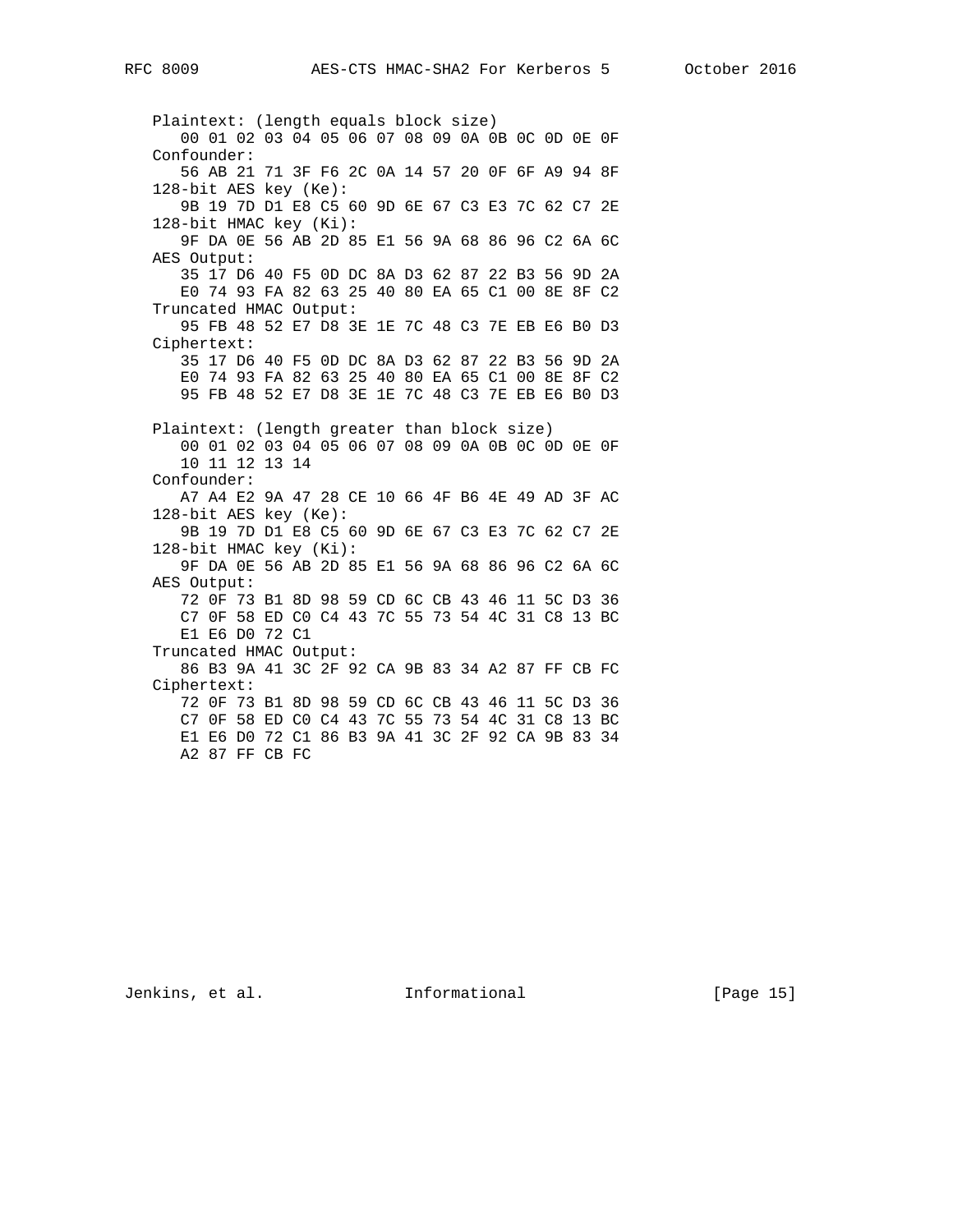aes256-cts-hmac-sha384-192: Plaintext: (empty) Confounder: F7 64 E9 FA 15 C2 76 47 8B 2C 7D 0C 4E 5F 58 E4 256-bit AES key (Ke): 56 AB 22 BE E6 3D 82 D7 BC 52 27 F6 77 3F 8E A7 A5 EB 1C 82 51 60 C3 83 12 98 0C 44 2E 5C 7E 49 192-bit HMAC key (Ki): 69 B1 65 14 E3 CD 8E 56 B8 20 10 D5 C7 30 12 B6 22 C4 D0 0F FC 23 ED 1F AES Output: 41 F5 3F A5 BF E7 02 6D 91 FA F9 BE 95 91 95 A0 Truncated HMAC Output: 58 70 72 73 A9 6A 40 F0 A0 19 60 62 1A C6 12 74 8B 9B BF BE 7E B4 CE 3C Ciphertext: 41 F5 3F A5 BF E7 02 6D 91 FA F9 BE 95 91 95 A0 58 70 72 73 A9 6A 40 F0 A0 19 60 62 1A C6 12 74 8B 9B BF BE 7E B4 CE 3C Plaintext: (length less than block size) 00 01 02 03 04 05 Confounder: B8 0D 32 51 C1 F6 47 14 94 25 6F FE 71 2D 0B 9A 256-bit AES key (Ke): 56 AB 22 BE E6 3D 82 D7 BC 52 27 F6 77 3F 8E A7 A5 EB 1C 82 51 60 C3 83 12 98 0C 44 2E 5C 7E 49 192-bit HMAC key (Ki): 69 B1 65 14 E3 CD 8E 56 B8 20 10 D5 C7 30 12 B6 22 C4 D0 0F FC 23 ED 1F AES Output: 4E D7 B3 7C 2B CA C8 F7 4F 23 C1 CF 07 E6 2B C7 B7 5F B3 F6 37 B9 Truncated HMAC Output: F5 59 C7 F6 64 F6 9E AB 7B 60 92 23 75 26 EA 0D 1F 61 CB 20 D6 9D 10 F2 Ciphertext: 4E D7 B3 7C 2B CA C8 F7 4F 23 C1 CF 07 E6 2B C7 B7 5F B3 F6 37 B9 F5 59 C7 F6 64 F6 9E AB 7B 60 92 23 75 26 EA 0D 1F 61 CB 20 D6 9D 10 F2

The following test vectors are for enctype

Jenkins, et al. Informational [Page 16]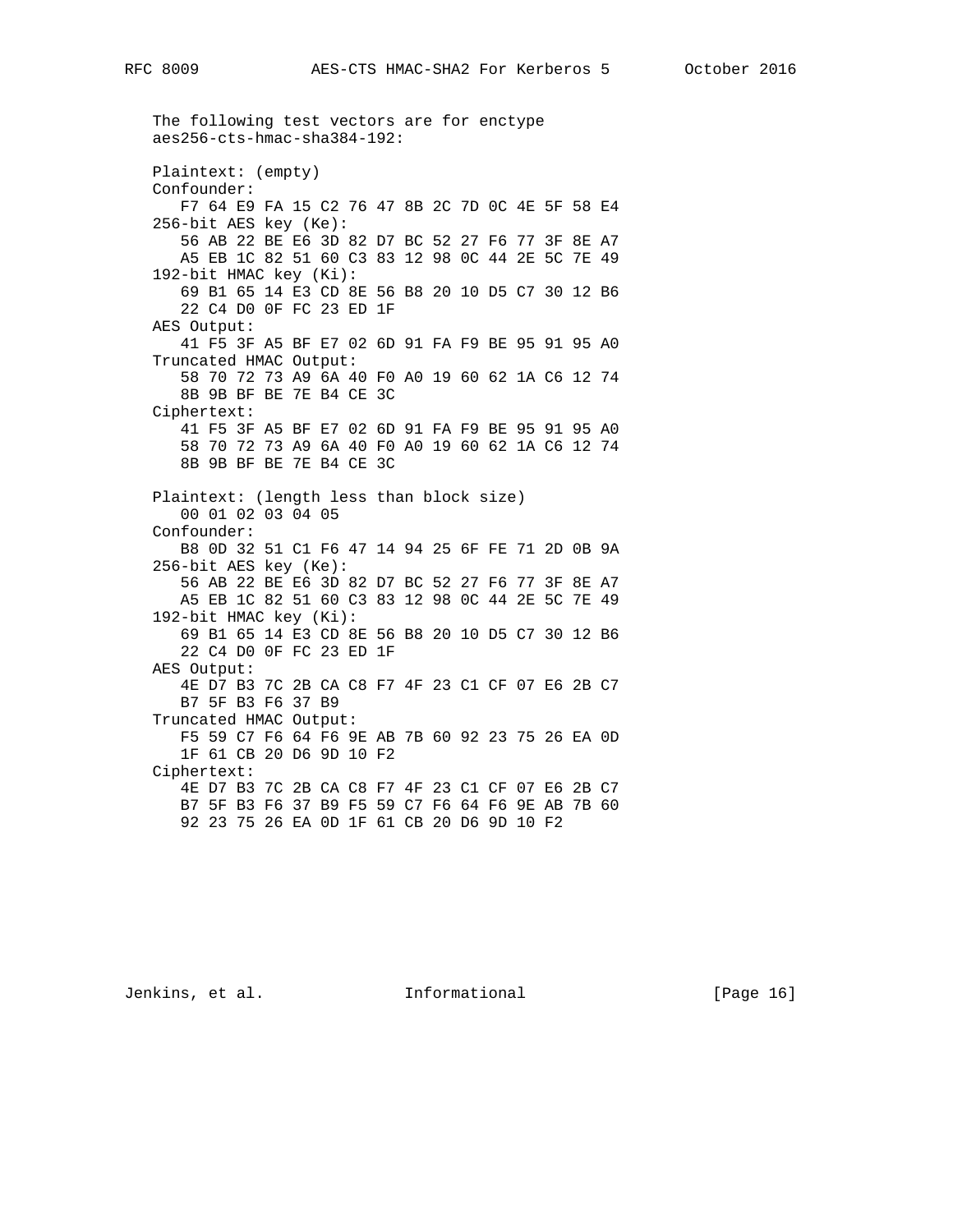Plaintext: (length equals block size) 00 01 02 03 04 05 06 07 08 09 0A 0B 0C 0D 0E 0F Confounder: 53 BF 8A 0D 10 52 65 D4 E2 76 42 86 24 CE 5E 63 256-bit AES key (Ke): 56 AB 22 BE E6 3D 82 D7 BC 52 27 F6 77 3F 8E A7 A5 EB 1C 82 51 60 C3 83 12 98 0C 44 2E 5C 7E 49 192-bit HMAC key (Ki): 69 B1 65 14 E3 CD 8E 56 B8 20 10 D5 C7 30 12 B6 22 C4 D0 0F FC 23 ED 1F AES Output: BC 47 FF EC 79 98 EB 91 E8 11 5C F8 D1 9D AC 4B BB E2 E1 63 E8 7D D3 7F 49 BE CA 92 02 77 64 F6 Truncated HMAC Output: 8C F5 1F 14 D7 98 C2 27 3F 35 DF 57 4D 1F 93 2E 40 C4 FF 25 5B 36 A2 66 Ciphertext: BC 47 FF EC 79 98 EB 91 E8 11 5C F8 D1 9D AC 4B BB E2 E1 63 E8 7D D3 7F 49 BE CA 92 02 77 64 F6 8C F5 1F 14 D7 98 C2 27 3F 35 DF 57 4D 1F 93 2E 40 C4 FF 25 5B 36 A2 66 Plaintext: (length greater than block size) 00 01 02 03 04 05 06 07 08 09 0A 0B 0C 0D 0E 0F 10 11 12 13 14 Confounder: 76 3E 65 36 7E 86 4F 02 F5 51 53 C7 E3 B5 8A F1 256-bit AES key (Ke): 56 AB 22 BE E6 3D 82 D7 BC 52 27 F6 77 3F 8E A7 A5 EB 1C 82 51 60 C3 83 12 98 0C 44 2E 5C 7E 49 192-bit HMAC key (Ki): 69 B1 65 14 E3 CD 8E 56 B8 20 10 D5 C7 30 12 B6 22 C4 D0 0F FC 23 ED 1F AES Output: 40 01 3E 2D F5 8E 87 51 95 7D 28 78 BC D2 D6 FE 10 1C CF D5 56 CB 1E AE 79 DB 3C 3E E8 64 29 F2 B2 A6 02 AC 86 Truncated HMAC Output: FE F6 EC B6 47 D6 29 5F AE 07 7A 1F EB 51 75 08 D2 C1 6B 41 92 E0 1F 62 Ciphertext: 40 01 3E 2D F5 8E 87 51 95 7D 28 78 BC D2 D6 FE 10 1C CF D5 56 CB 1E AE 79 DB 3C 3E E8 64 29 F2 B2 A6 02 AC 86 FE F6 EC B6 47 D6 29 5F AE 07 7A 1F EB 51 75 08 D2 C1 6B 41 92 E0 1F 62

Jenkins, et al. Informational [Page 17]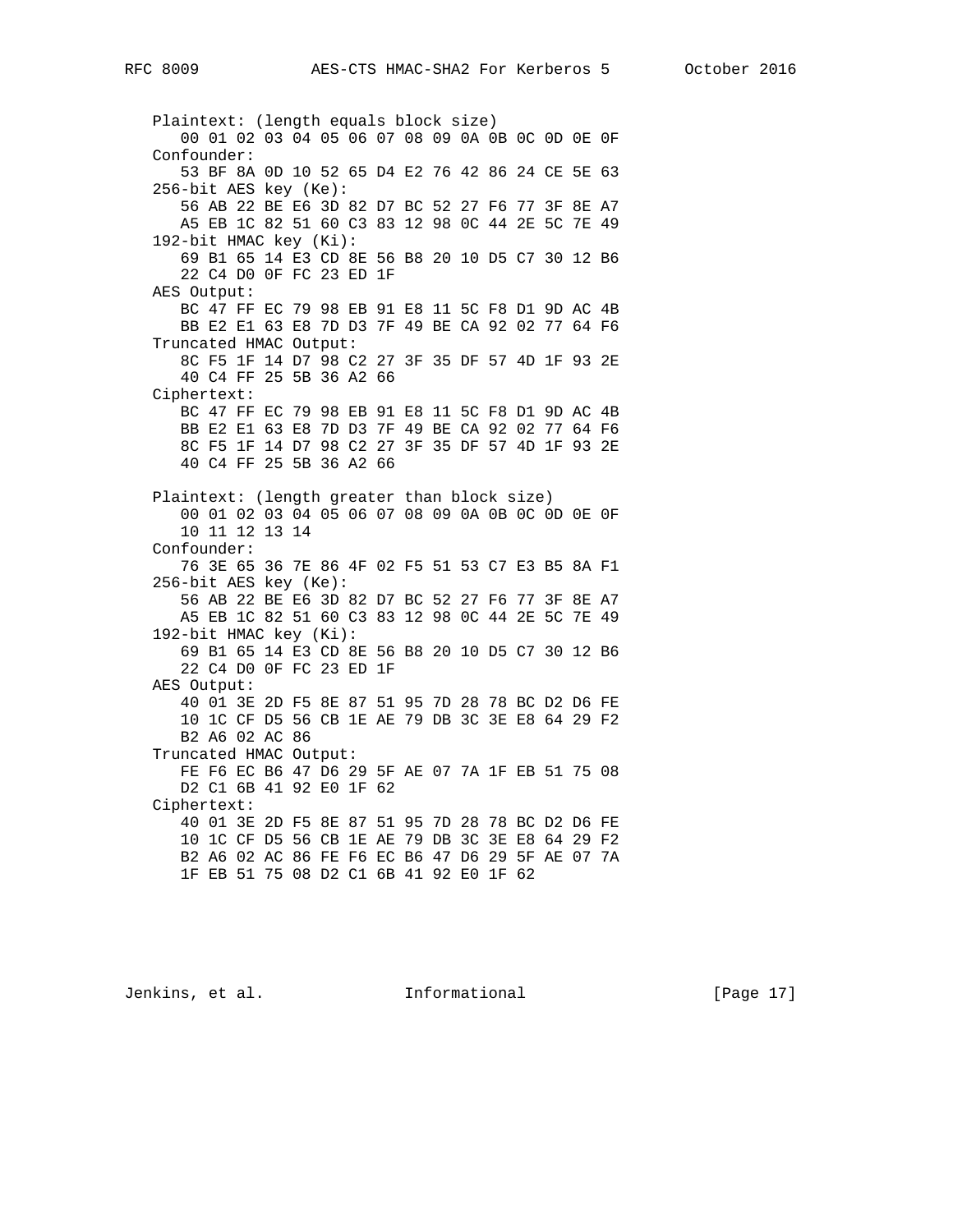Sample checksums: -----------------

 These sample checksums use the above sample key derivation results, including use of the same base-key and key usage values. Checksum type: hmac-sha256-128-aes128 128-bit HMAC key (Kc): B3 1A 01 8A 48 F5 47 76 F4 03 E9 A3 96 32 5D C3 Plaintext: 00 01 02 03 04 05 06 07 08 09 0A 0B 0C 0D 0E 0F 10 11 12 13 14 Checksum: D7 83 67 18 66 43 D6 7B 41 1C BA 91 39 FC 1D EE Checksum type: hmac-sha384-192-aes256 192-bit HMAC key (Kc): EF 57 18 BE 86 CC 84 96 3D 8B BB 50 31 E9 F5 C4 BA 41 F2 8F AF 69 E7 3D Plaintext: 00 01 02 03 04 05 06 07 08 09 0A 0B 0C 0D 0E 0F 10 11 12 13 14 Checksum: 45 EE 79 15 67 EE FC A3 7F 4A C1 E0 22 2D E8 0D 43 C3 BF A0 66 99 67 2A

Jenkins, et al. 1nformational [Page 18]